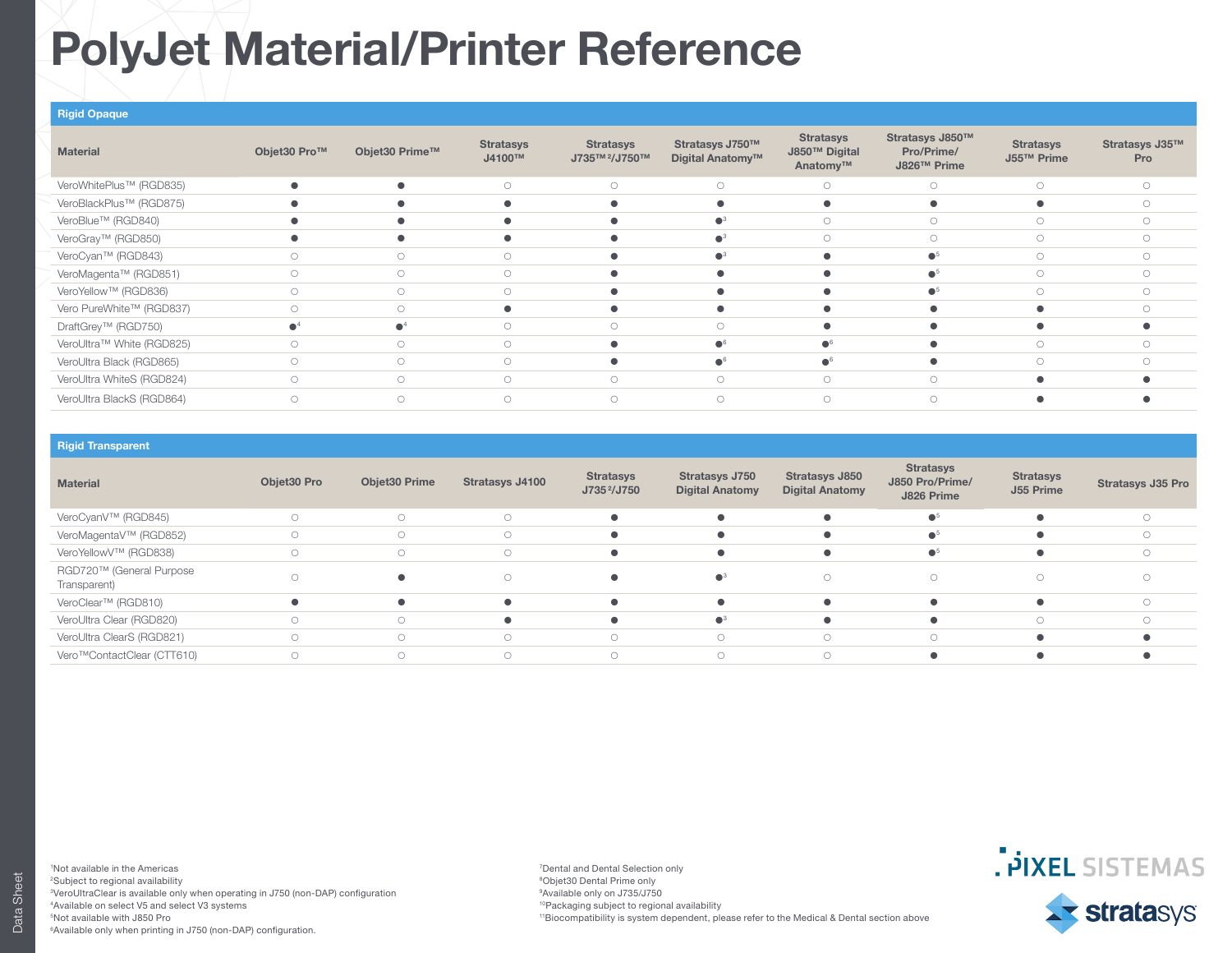#### Simulated Rubber

| <b>Material</b>                 | Objet30 Pro | <b>Objet30 Prime</b> | <b>Stratasys J4100</b> | <b>Stratasys</b><br>J735 <sup>2</sup> /J750 | <b>Stratasys J750</b><br><b>Digital Anatomy</b> | <b>Stratasys J850</b><br><b>Digital Anatomy</b> | <b>Stratasys</b><br>J850 Pro/Prime/<br>J826 Prime | <b>Stratasys</b><br>J55 Prime | <b>Stratasys J35 Pro</b> |
|---------------------------------|-------------|----------------------|------------------------|---------------------------------------------|-------------------------------------------------|-------------------------------------------------|---------------------------------------------------|-------------------------------|--------------------------|
| TangoGray™ (FLX950)             | $\bigcirc$  | $\bullet$            | $\circ$                | $\circ$                                     | $\circ$                                         | $\circ$                                         | $\circ$                                           | $\circ$                       | $\bigcirc$               |
| TangoBlack™ (FLX973)            | $\circ$     |                      | $\circ$                | $\circ$                                     | $\bigcirc$                                      | $\circ$                                         | $\circ$                                           |                               |                          |
| TangoPlus™ (FLX930)             | $\bigcap$   | $\bigcirc$           | $\bigcirc$             |                                             | $\bullet^3$                                     | $\bigcirc$                                      | $\bigcirc$                                        | $\bigcirc$                    | $\bigcap$                |
| TangoBlackPlus™ (FLX980)        |             | $\bigcirc$           | $\bigcirc$             |                                             | $\bullet^3$                                     | $\bigcirc$                                      | $\bigcirc$                                        |                               |                          |
| Agilus30™ Black (FLX985)        | $\bigcirc$  | $\circ$              | $\bullet$              | $\bullet$                                   | $\bullet^3$                                     | $\bullet^3$                                     | $\bullet$                                         | $\bigcirc$                    | $\bigcirc$               |
| Agilus30 White (FLX945)         | $\bigcirc$  | $\bigcirc$           | $\bigcirc$             |                                             | $\bullet^3$                                     | $\bullet^3$                                     | $\bullet$                                         | $\bigcap$                     | $\cap$                   |
| Agilus30 (Transparent) (FLX935) | $\bigcirc$  | $\circ$              |                        |                                             | ٠                                               |                                                 | ٠                                                 | $\bigcirc$                    |                          |
| Agilus30 Cyan (FLX941)          | $\bigcirc$  | $\bigcirc$           | $\bigcirc$             | $\bullet^6$                                 | $\bigcap$                                       | $\bigcirc$                                      | $\bullet^5$                                       | $\bigcirc$                    | $\cap$                   |
| Agilus30 Magenta (FLX951)       | $\bigcirc$  | $\bigcirc$           | $\bigcirc$             | $\bullet^6$                                 | $\bigcap$                                       | $\bigcirc$                                      | $\bullet^5$                                       |                               |                          |
| Agilus30 Yellow (FLX931)        | $\bigcirc$  | $\bigcirc$           | $\bigcirc$             | $\bullet^6$                                 | $\bigcirc$                                      | $\bigcirc$                                      | $\bullet^5$                                       | $\bigcirc$                    | $\bigcirc$               |
| Elastico <sup>™</sup> Black     | ∩           | $\bigcirc$           | $\bigcirc$             | $\bigcirc$                                  | $\bigcirc$                                      | $\bigcirc$                                      | $\circ$                                           |                               |                          |
| Elastico Clear                  | $\bigcap$   | $\bigcirc$           | $\bigcirc$             | $\circ$                                     | $\bigcap$                                       | $\bigcirc$                                      | $\bigcirc$                                        |                               |                          |

#### Simulated Polypropylene

| <b>Material</b> | Objet30 Pro | <b>Obiet30 Prime</b> | Stratasys J4100 | <b>Stratasys</b><br>J735 <sup>2</sup> /J750 | Stratasys J750<br><b>Digital Anatomy</b> | <b>Stratasys J850</b><br><b>Digital Anatomy</b> | <b>Stratasys</b><br>J850 Pro/Prime/<br>J826 Prime | <b>Stratasys</b><br>J55 Prime | <b>Stratasys J35 Pro</b> |
|-----------------|-------------|----------------------|-----------------|---------------------------------------------|------------------------------------------|-------------------------------------------------|---------------------------------------------------|-------------------------------|--------------------------|
| Durus™ (RGD430) |             |                      |                 |                                             |                                          |                                                 |                                                   |                               |                          |
| Rigur™ (RGD450) |             |                      |                 |                                             |                                          |                                                 |                                                   |                               |                          |

#### Simulated Engineering Plastics

1 Not available in the Americas 2 Subject to regional availability

5Not available with J850 Pro

| <b>Material</b>                                  | Objet30 Pro | <b>Obiet30 Prime</b> | <b>Stratasys J4100</b> | <b>Stratasys</b><br>J735/J750 | <b>Stratasys J750</b><br><b>Digital Anatomy</b> | <b>Stratasys J850</b><br><b>Digital Anatomy</b> | <b>Stratasys</b><br>J850 Pro/Prime/<br>J826 Prime | <b>Stratasys</b><br>J55 Prime | <b>Stratasys J35 Pro</b> |
|--------------------------------------------------|-------------|----------------------|------------------------|-------------------------------|-------------------------------------------------|-------------------------------------------------|---------------------------------------------------|-------------------------------|--------------------------|
| Digital ABS Plus Ivory<br>(RGD515 Plus & RGD531) |             |                      |                        |                               | $\bullet$ <sup>6</sup>                          |                                                 |                                                   |                               |                          |
| RGD525™ (High Temperature)                       | $\bullet$   |                      |                        |                               |                                                 |                                                 |                                                   |                               |                          |



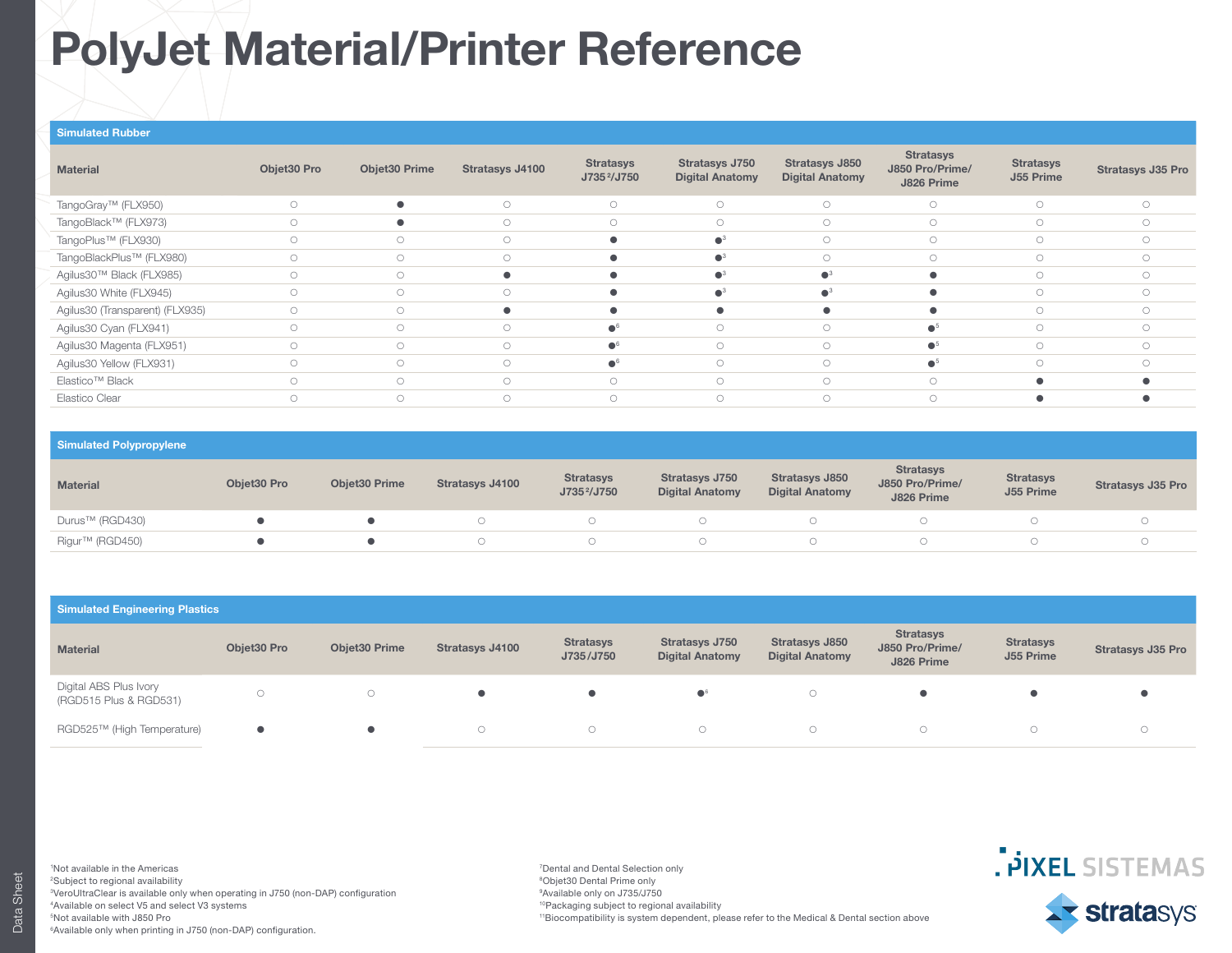| <b>Medical &amp; Dental</b>                                                  |             |                                           |                     |                              |                                          |                                          |                                                   |                               |                          |  |  |
|------------------------------------------------------------------------------|-------------|-------------------------------------------|---------------------|------------------------------|------------------------------------------|------------------------------------------|---------------------------------------------------|-------------------------------|--------------------------|--|--|
| <b>Material</b>                                                              | Objet30 Pro | Objet30 Prime,<br>Objet30 Dental<br>Prime | Stratasys J4100     | <b>Stratasys</b><br>J735/750 | Stratasys J750<br><b>Digital Anatomy</b> | Stratasys J850<br><b>Digital Anatomy</b> | <b>Stratasys J850</b><br>Pro/Prime/<br>J826 Prime | <b>Stratasys</b><br>J55 Prime | <b>Stratasys J35 Pro</b> |  |  |
| VeroDent™ (MED670)                                                           | $\bigcirc$  | $\circ$                                   | $\circlearrowright$ | $\circ$                      | $\circlearrowright$                      | $\circ$                                  | $\circ$                                           | $\circ$                       | $\circ$                  |  |  |
| VeroGlaze™ (MED620)                                                          | $\circ$     | $\bullet^8$                               | $\circlearrowright$ | $\bullet$ <sup>6</sup>       | $\circ$                                  | $\circ$                                  | $\circ$                                           | $\circ$                       | $\circ$                  |  |  |
| Biocompatible Clear (MED610)                                                 | $\circ$     |                                           | $\circlearrowright$ | $\bullet$                    | $\bullet$ <sup>6</sup>                   | $\bullet$ <sup>6</sup>                   | $\circ$                                           | $\circ$                       | $\circ$                  |  |  |
| Digital ABS Plus<br>Biocompatible<br>(MED515+DABS, IV and<br>MED531DABS, IV) | $\bigcirc$  | $\circ$                                   | $\circ$             | $^{\circ}$                   | $\bullet$ <sup>6</sup>                   | 66                                       | $\circ$                                           | $\circ$                       | $\circ$                  |  |  |
| Rigid Ivory Biocompatible<br>(MED615RGD, IV)                                 | $\bigcirc$  | $\circ$                                   | $\circ$             | $\bullet^9$                  | $\bullet$ <sup>6</sup>                   | $\bullet$ <sup>6</sup>                   | $\circ$                                           | $\circ$                       | $\circ$                  |  |  |
| TissueMatrix <sup>™</sup> (MED310)                                           | $\bigcirc$  | $\circ$                                   | $\circ$             | $\circ$                      | $\bullet$                                | $\bullet$                                | $\circ$                                           | $\circ$                       | $\circ$                  |  |  |
| GelMatrix <sup>™</sup> (FLG110)                                              | $\circ$     | $\circ$                                   | $\circ$             | $\circ$                      | $\bullet$                                | $\bullet$                                | $\circ$                                           | $\circ$                       | $\circ$                  |  |  |
| BoneMatrix <sup>™</sup> (RGD516)                                             | $\circ$     | $\circ$                                   | $\circ$             | $\circ$                      | $\bullet$                                | $\bullet$                                | $\circ$                                           | $\circ$                       | $\circ$                  |  |  |

#### **Specialty**

| ________                            |             |               |                 |                               |                                                 |                                                 |                                          |                               |                          |
|-------------------------------------|-------------|---------------|-----------------|-------------------------------|-------------------------------------------------|-------------------------------------------------|------------------------------------------|-------------------------------|--------------------------|
| <b>Material</b>                     | Objet30 Pro | Objet30 Prime | Stratasys J4100 | <b>Stratasys</b><br>J735/J750 | <b>Stratasys J750</b><br><b>Digital Anatomy</b> | <b>Stratasys J850</b><br><b>Digital Anatomy</b> | Stratasys J850 Pro/<br>Prime/ J826 Prime | <b>Stratasys</b><br>J55 Prime | <b>Stratasys J35 Pro</b> |
| VeroFlex <sup>™</sup> Cyan (RGD891) | $\circ$     | $\circ$       | $\circ$         | $\bullet$                     | $\bullet$                                       | $\circ$                                         | $\bigcirc$                               | $\circ$                       | $\bigcirc$               |
| VeroFlex Magenta (RGD892)           | $\circ$     | $\circ$       | $\circ$         | $\bullet$                     | $\bullet$                                       | $\circ$                                         | $\circ$                                  | $\circ$                       | $\circ$                  |
| VeroFlex Yellow (RGD893)            | $\bigcirc$  | $\circ$       | $\circ$         | $\bullet$                     | $\bullet$                                       | $\circ$                                         | $\bigcirc$                               | $\circ$                       | $\bigcirc$               |
| VeroFlex White (RGD894)             | $\bigcirc$  | $\bigcirc$    | $\circ$         | $\bullet$                     | $\bullet$                                       | $\circ$                                         | $\bigcirc$                               | $\circ$                       | $\bigcirc$               |
| VeroFlex Black (RGD895)             | $\bigcirc$  | $\circ$       | $\circ$         | $\bullet$                     | $\bullet$                                       | $\circ$                                         | $\bigcirc$                               | $\circ$                       | $\bigcirc$               |
| VeroFlex Clear (RGD896)             | $\circ$     | $\bigcirc$    | $\bigcirc$      | $\bullet$                     | $\bullet$                                       | $\circ$                                         | $\bigcirc$                               | $\bigcirc$                    | $\bigcirc$               |
| VeroFlexVivid™ Cyan<br>(RGD898)     | $\bigcirc$  | $\bigcirc$    | $\circ$         | $\bullet$                     | $\bullet$                                       | $\circ$                                         | $\circ$                                  | $\circ$                       | $\bigcirc$               |
| VeroFlexVivid Magenta<br>(RGD899)   | $\bigcirc$  | $\bigcirc$    | $\circ$         |                               | $\bullet$                                       | $\circ$                                         | $\bigcirc$                               | $\circ$                       | $\bigcirc$               |
| VeroFlexVivid Yellow (RGD890)       | $\circ$     | $\circ$       | $\circ$         | $\bullet$                     | $\bullet$                                       | $\circ$                                         | $\bigcirc$                               | $\bigcirc$                    | $\circ$                  |
|                                     |             |               |                 |                               |                                                 |                                                 |                                          |                               |                          |

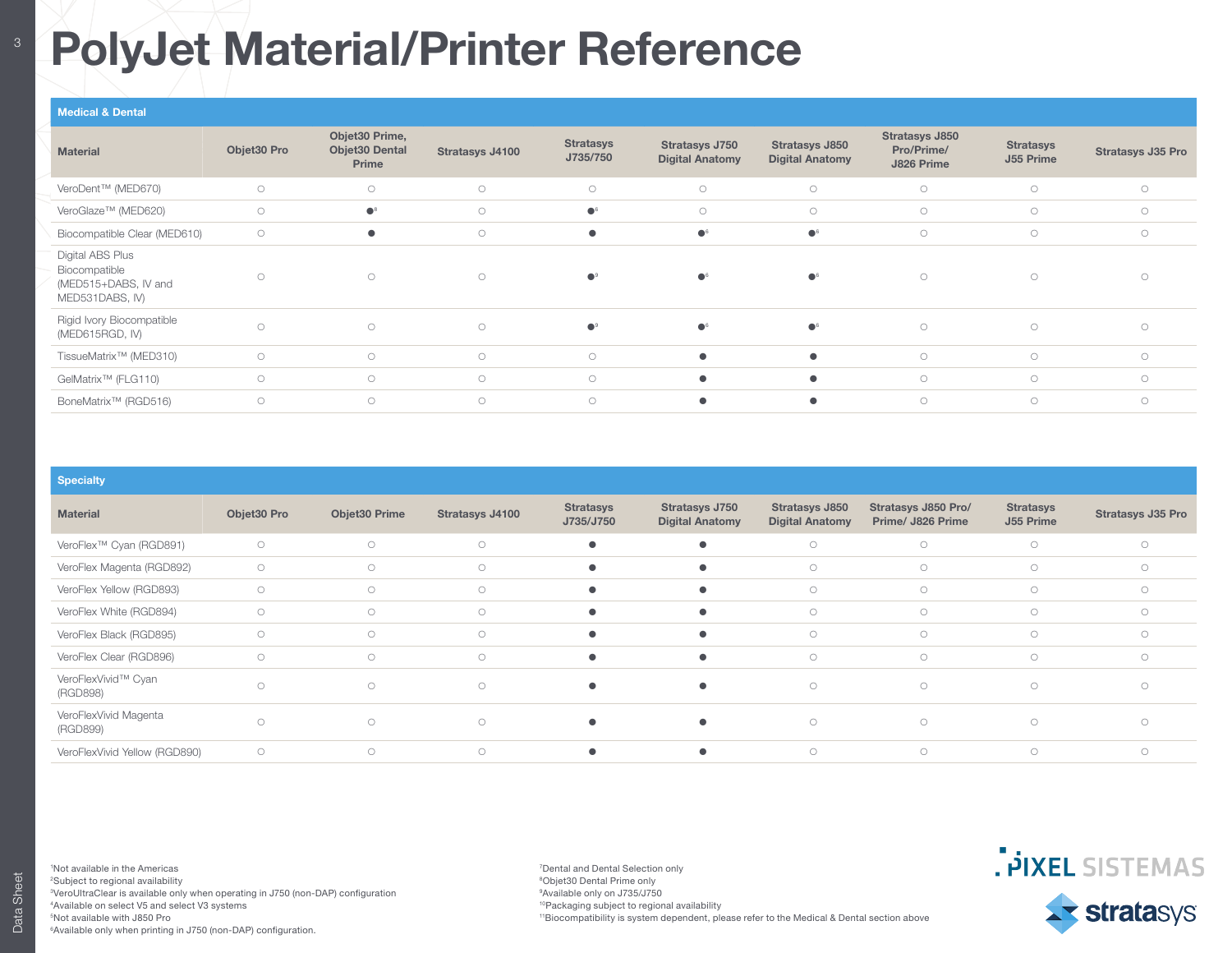| <b>Support</b>                                                                                                   |             |               |                    |                 |                               |                        |                                                                 |                                                   |                               |                          |
|------------------------------------------------------------------------------------------------------------------|-------------|---------------|--------------------|-----------------|-------------------------------|------------------------|-----------------------------------------------------------------|---------------------------------------------------|-------------------------------|--------------------------|
| <b>Material</b>                                                                                                  | Objet30 Pro | Objet30 Prime | Objet<br>Eden260VS | Stratasys J4100 | <b>Stratasys</b><br>J735/J750 | Stratasys J750         | <b>Stratasys J850</b><br><b>Digital Anatomy Digital Anatomy</b> | <b>Stratasys</b><br>J850 Pro/Prime/<br>J826 Prime | <b>Stratasys</b><br>J55 Prime | <b>Stratasys J35 Pro</b> |
| SUP705™ and SUP705B (APJ) (Water Jet<br>Removal)                                                                 |             |               |                    |                 |                               |                        |                                                                 |                                                   |                               |                          |
| Biocompatible <sup>3</sup> with FC630; FC655; MED610;<br>MED620; MED625FLX <sup>3</sup> ; MEDDABS+;<br>MED615RGD |             |               |                    | $\bullet$       |                               | $\bullet$ <sup>6</sup> | $\bullet$ <sup>6</sup>                                          |                                                   | $\bigcirc$                    | $\bigcirc$               |
| SUP706B™ (Soluble Support)                                                                                       |             |               |                    |                 |                               |                        |                                                                 |                                                   |                               |                          |
| Biocompatible <sup>3</sup> with MED610; MED620;<br>MED625FLX; MEDDABS+; MED615RGD <sup>3</sup>                   |             |               | $\circ$            | $\circ$         |                               |                        |                                                                 |                                                   | $\bigcirc$                    | $\circ$                  |
| SUP707™ (Water Soluble)                                                                                          | $\circ$     | $\circ$       | ٠                  | $\circ$         | $\circ$                       | $\circ$                | $\circ$                                                         | $\circ$                                           | $\circ$                       | $\bigcirc$               |
| SUP710™                                                                                                          | $\circ$     | $\circ$       | $\circ$            | $\circ$         | $\circ$                       | $\circ$                | $\circ$                                                         | $\circ$                                           | ٠                             |                          |
| WSS™150                                                                                                          | $\circ$     | $\circ$       | $\circ$            | $\circ$         | $\circ$                       | $\circ$                | $\circ$                                                         | $\circ$                                           |                               |                          |
|                                                                                                                  |             |               |                    |                 |                               |                        |                                                                 |                                                   |                               |                          |

Packaging Details Printer Type Amount (kg) Packing Eden/Connex Cartridge 3.6 kg Pack of 1/Pack of 42 Stratasys J735/J750 Cartridge 3.6 kg Pack of 1/Pack of 32 Objet30 Pro/Prime Cartridge 1 kg Pack of 2 Stratasys J850 Pro/Prime/ J826 Prime Cartridge Cartridge Cartridge Assessment Cartes and Assessment Cartes and Pack of 1 Stratasys J750 Digital Anatomy Cartridge 3.6 kg Note: TissueMatrix (MED310) has 3.1 kg in a 3.6 kg cartridge Pack of 1 Stratasys J55 Prime **1.1 kg** Pack of 1.1 kg Pack of 1.1 kg Pack of 1.1 kg Pack of 1.1 kg Pack of 1.1 kg Pack of 1.1 kg Pack of 1.1 kg Pack of 1.1 kg Pack of 1.1 kg Pack of 1.1 kg Pack of 1.1 kg Pack of 1.1 kg Pack of 1.1 k Stratasys J35 Pro Cartridge 1.1 kg Pack of 1.1 kg Pack of 1.1 kg Pack of 1.1 kg Pack of 1.1 kg Pack of 1.1 kg Pack of 1.1 kg Pack of 1.1 kg Pack of 1.1 kg Pack of 1.1 kg Pack of 1.1 kg Pack of 1.1 kg Pack of 1.1 kg Pack of Stratasys Objet1000 / J4100 Cartridge Cartridge Cartridge 18 kg 18 kg Pack of 1

Data Sheet

Data:

Sheet